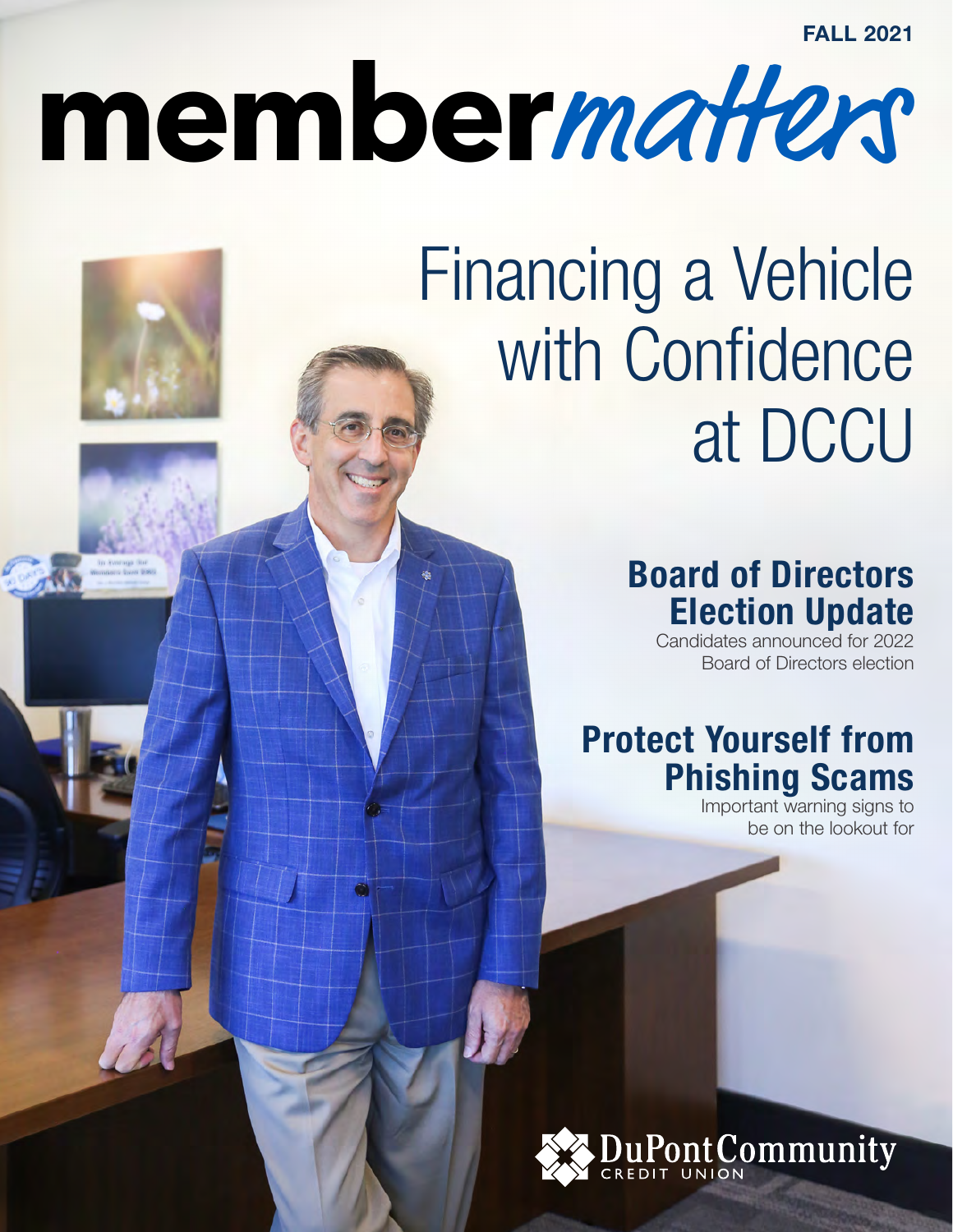

#### Supporting the Best Interests of our Members A message from DCCU's President/CEO, Steve F. Elkins

available to help you navigate all of your options. You can

As a cooperative, the care and concern for the financial well-being of our members is our top priority. One of the most important ways DCCU supports the best interests of our members is through the volunteers that help guide our cooperative. The Governance Committee, Supervisory Committee, and the Board of Directors are comprised of DCCU members who volunteer their time and expertise to oversee the credit union.

Much of this edition of *Member Matters* is dedicated to our upcoming Board of Directors election. The Board helps set the direction of our Credit Union and they do so with the membership in mind. I encourage you to get to know the candidates and participate in the election process. The nomination by petition period is underway now, and be on the lookout for election information in January 2022. Your involvement helps make our Credit Union stronger.

DCCU also looks out for our members' best interests with the products and services we offer. As a financial institution, we offer many of the products that are available anywhere else. But what makes DCCU unique is how we design our products to offer additional benefits that support the financial wellness of our members. Our feature story shares some of the benefits of financing a vehicle with DCCU. Because we are in the midst of such a unique car-buying market, it is important to choose a lender that offers more than just a low interest rate. I encourage you to reach out to us, not just for an auto loan, but for any financial need or question. Our staff is

Fraud prevention is another area where we support our members. Because fraud is growing, and tactics become more and more clever, DCCU has put a number of protocols in place, including a dedicated Fraud Prevention team, to help thwart fraud attempts. Those protocols help, but you can play an important role by not sharing your personal information. We've seen a recent uptick in texts and emails claiming to be from DCCU and asking members to provide personal information such as usernames, passwords, or social security numbers. Please know that we will **never** ask you to verify any personal information via email or text message. If you receive any communication claiming to be from DCCU that seems suspicious, please don't hesitate to reach out to us.

rest assured that our products are designed to meet your current needs and help set you up for future success.

These are just a few of the ways DCCU is looking out for the best interests of our members. We support your financial well-being through the advocacy provided by our Board of Directors and committee volunteers, in the way we structure our products and services to provide added benefits, and with a Fraud Prevention team that monitors for fraudulent activity around the clock. We will continue to find ways to support the best interests of our members and, as always, appreciate your continued support of our cooperative.

#### By the Numbers

#### August 31, 2020

Members 109,121

Assets \$1,465,454,947 Savings \$1,297,251,603 Loans \$953,957,270

#### August 31, 2021

Members 115,164

Assets \$1,709,405,006 Savings \$1,529,436,774 Loans \$964,647,830

*Member Matters* is a publication of DuPont Community Credit Union.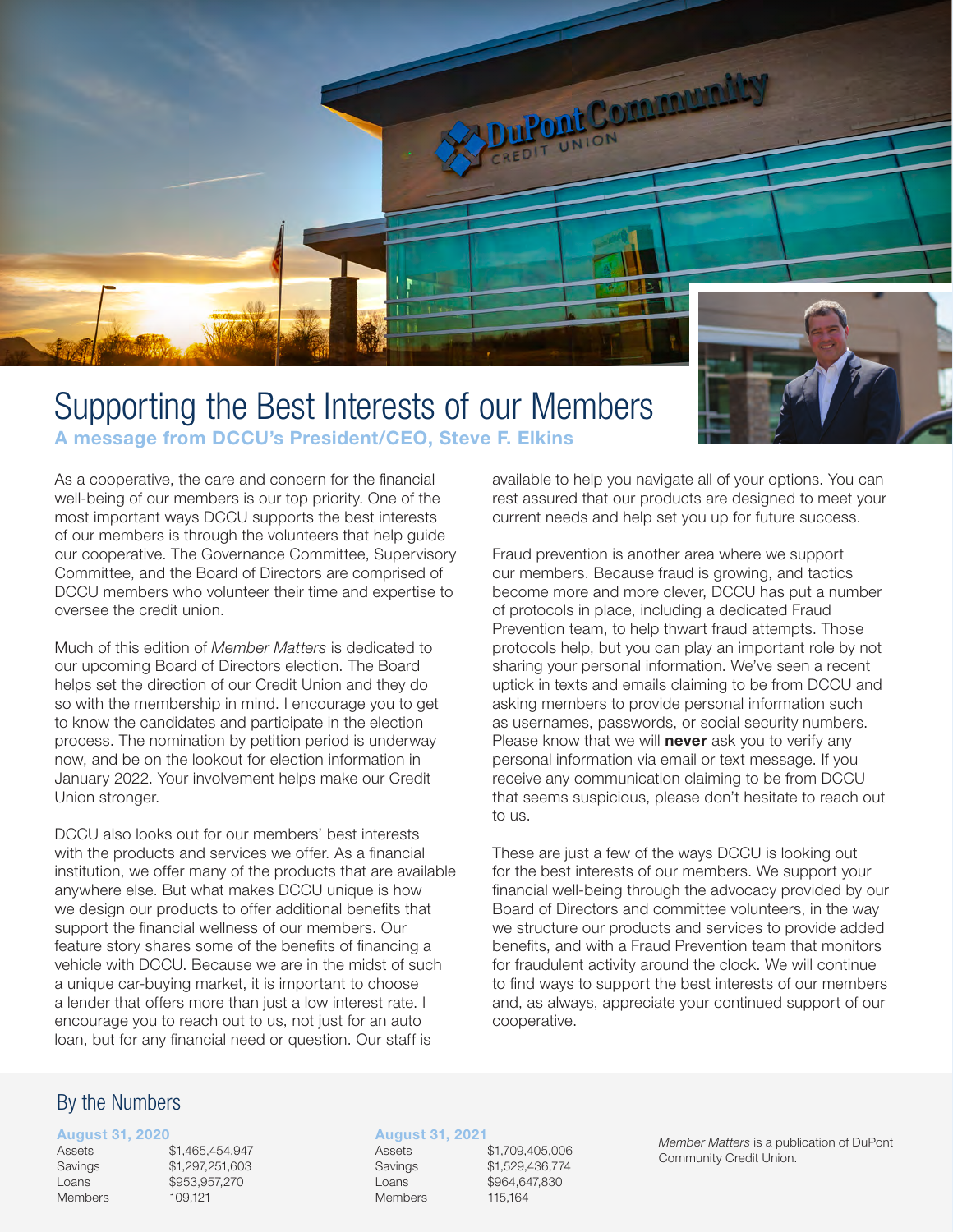

### Financing a Vehicle with Confidence at DCCU

Low interest rates, strong demand, and lack of inventory have created a "perfect storm" when it comes to car buying. That's why it is important to be informed and prepared. DCCU is a great choice for financing a vehicle because we focus on what is best for the member. We offer competitive rates, flexible terms, and additional coverage options that help protect your investment. Whether you are in the market for a new vehicle or looking to refinance your current one, consider starting with DCCU.

We know that shopping for a new vehicle can be stressful, but it doesn't have to be. Getting pre-approved is a smart first step because it helps make sure you stay within your budget and feel confident when negotiating at the dealership.

"It's a good idea to get pre-approved prior to your visit to the dealership," said Michael McAllister, Senior Vice President, Chief Lending Officer at DCCU. "That way, you will already know the interest rate you qualify for as well as the total dollar amount you've been approved for. It helps you shop with confidence because you will know exactly what your payment will be with DCCU."

DCCU also offers several optional benefits that help protect your vehicle purchase. Our Member Protection Program, Guaranteed Asset Protection (GAP), and Mechanical Repair Coverage (MRC) can provide peace of mind in knowing your purchase is protected if unforeseen circumstances should occur. Plus, at DCCU these benefits are often offered at a lower cost than the dealership.

Even if you are not in the market for a vehicle right now, DCCU may still be able to help you save by refinancing your current vehicle. Refinancing involves taking on a new

auto loan to pay off the balance of your existing auto loan. Consider refinancing your vehicle if the interest rates have dropped since you got your current loan, your credit health has improved, or you need a lower monthly payment.

"One of the most common reasons people refinance their auto loan is to reduce the interest rate and monthly payment," Michael said. "Refinancing could be the key to finding better, more favorable terms. We would welcome the opportunity to take a look to see if we can help you save."

At DCCU, the financial wellness of our members is an important part of how we structure and enhance our products. We are always looking for ways to give back to our members, and our auto loan program is a great example. On average, our members save \$965\* over the life of the loan when they refinance with DCCU.

"An auto loan from DCCU offers competitive rates along with features and benefits that support your financial wellbeing," said Michael. "In our current promotion, members receive 90 days interest give back that is paid up front at the time of closing, and you don't have to start making payments for 90 days."

The vehicle marketplace is an extremely competitive landscape right now and it is important to choose financing that fits your budget. If you are interested in getting preapproved for a DCCU auto loan, want to see if refinancing your current auto loan is right for you, or are curious about our current promotion, visit mydccu.com or give us a call at 800.245.8085 today.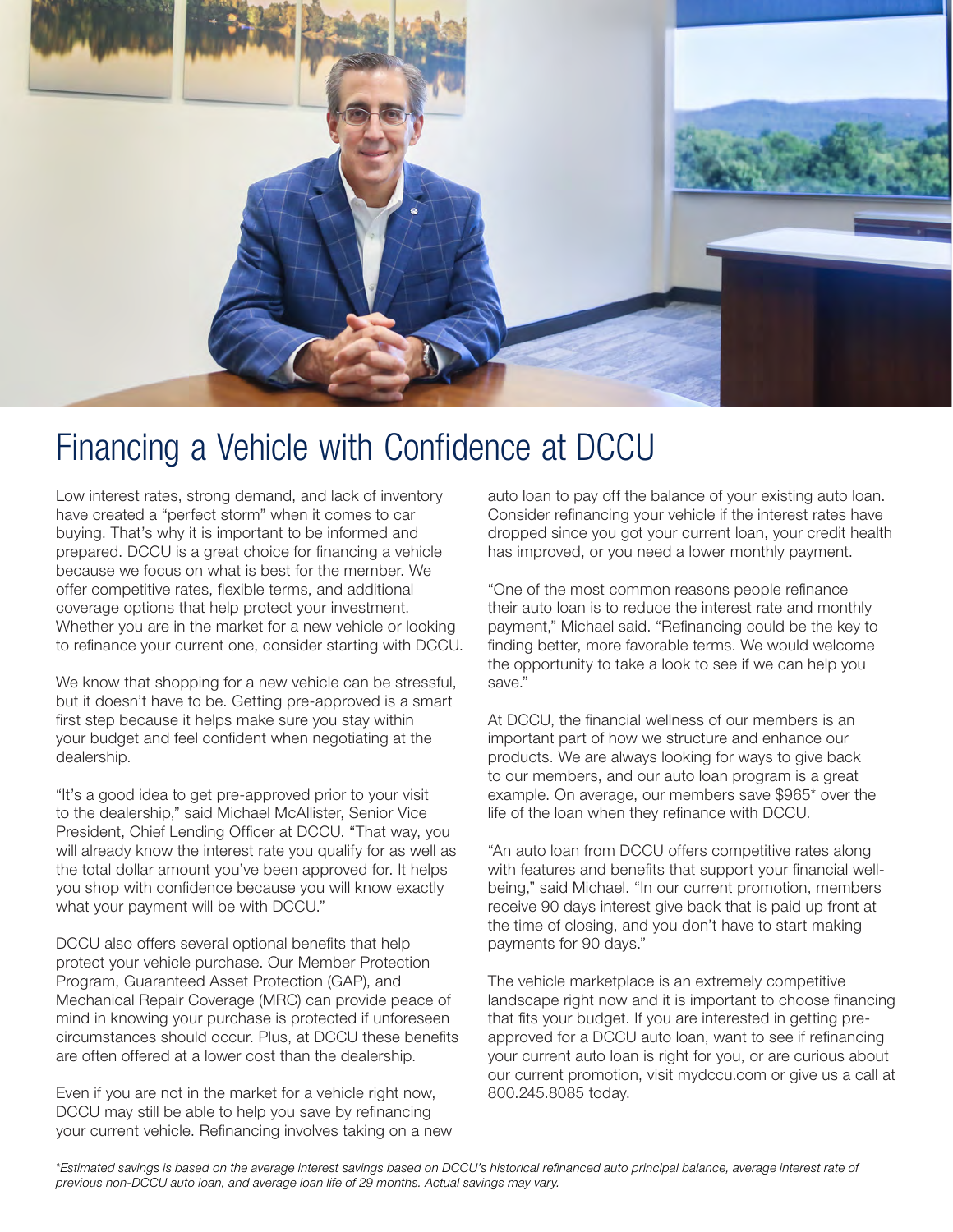# DCCU Announces Candidates for 2022 Board of Directors

The Governance Committee has nominated the following members as candidates for election to the Credit Union's Board of Directors for 2022:

- Michael P. Blinn, Treasurer
- Connie A. Fahey, Associate Director
- David A. Kirby, Associate Director
- Janet P. Mangun, Secretary
- Angela M. Simonetti, Vice Chair

There are three expiring terms for positions currently held by Michael P. Blinn, Janet P. Mangun, and Angela M. Simonetti. Additionally, there will be one vacancy for a one-year term to complete the last year of Director Q. Maurice Gresham's term. If a member desires to serve on the Board of Directors, but has not been nominated by the Governance Committee, he/she may be nominated by petition, which must be signed by at least 500 DCCU members. The petition forms and procedures are available by email to GovernanceCommittee@mydccu.com and must be submitted by Sunday, October 31, 2021.

Ballots will be distributed in January when the election period begins. Keep up-to-date with the election process by visiting **mydccu.com.** 

#### Janet P. Mangun



Jan Mangun, MSA, MT(ASCP), CPHRM has been a resident of the Staunton/ Augusta County area for over 40 years, and has been a member of DCCU since 2003. She has over 30 years of experience as a leader in healthcare quality and patient safety for such organizations

as Augusta Health, the Virginia Hospital and Healthcare Association, and MBU's College of Health Sciences. Now semi-retired, she consults part-time for the Society to Improve Diagnosis in Medicine. Current community leadership activities include serving as Treasurer of the Shenandoah Valley Kiwanis Club, and as a volunteer for the Staunton Area Church Relief Association.

Jan has served as an Associate Director to the Board since January 2019 and as an ALM Committee member since March 2019. With the Credit Union's memberfocus, mission and culture aligning well with her values, she would be honored and privileged to continue to serve as a Board Director.

## Meet the Candidates

#### Michael P. Blinn



Michael Blinn grew up in Augusta County and graduated from Riverheads High School and Eastern Mennonite University. He and his wife Melissa have two children and they live in Churchville.

Michael Blinn currently serves

DCCU as the Treasurer, Chairperson of the DCCU Asset and Liability Management Committee and a member of the Board of Directors.

Michael is the Chief Operating Officer at People Places, a non-profit Foster Care and Adoption agency in Staunton, Harrisonburg and Charlottesville. He was also the founder of giv2giv, a fundraising tool for community charities.

Michael has served as both a Director and an Officer on other community and nonprofit boards. He is most passionate about bringing best-in-class financial tools to our community through the use of technology. In his personal time Michael enjoys fishing, hiking and being with his family.

#### Angela M. Simonetti



Angie has been a member of DCCU for 19 years. She graduated from Fort Defiance High School and James Madison University. While attending JMU fulltime, Angie worked at DCCU in various roles. Since graduation, Angie has worked for Christopher William Jewelers,

Cadence, Inc. and the Darden School of Business at UVA. Angie now serves as Executive Vice President at the Convenience Distribution Association. Angie and her husband, Justin Siron, live in Fishersville with their daughter and dog.

Angie credits DCCU for giving her the business experience she needed at a young age to begin growing a successful career. This experience made her want to serve at DCCU. Angie began serving on the Board in 2017 and is currently Vice Chair of the Board and Chair of the Governance Committee. Angie has enjoyed being a voice for the DCCU membership and would welcome the opportunity to continue to serve.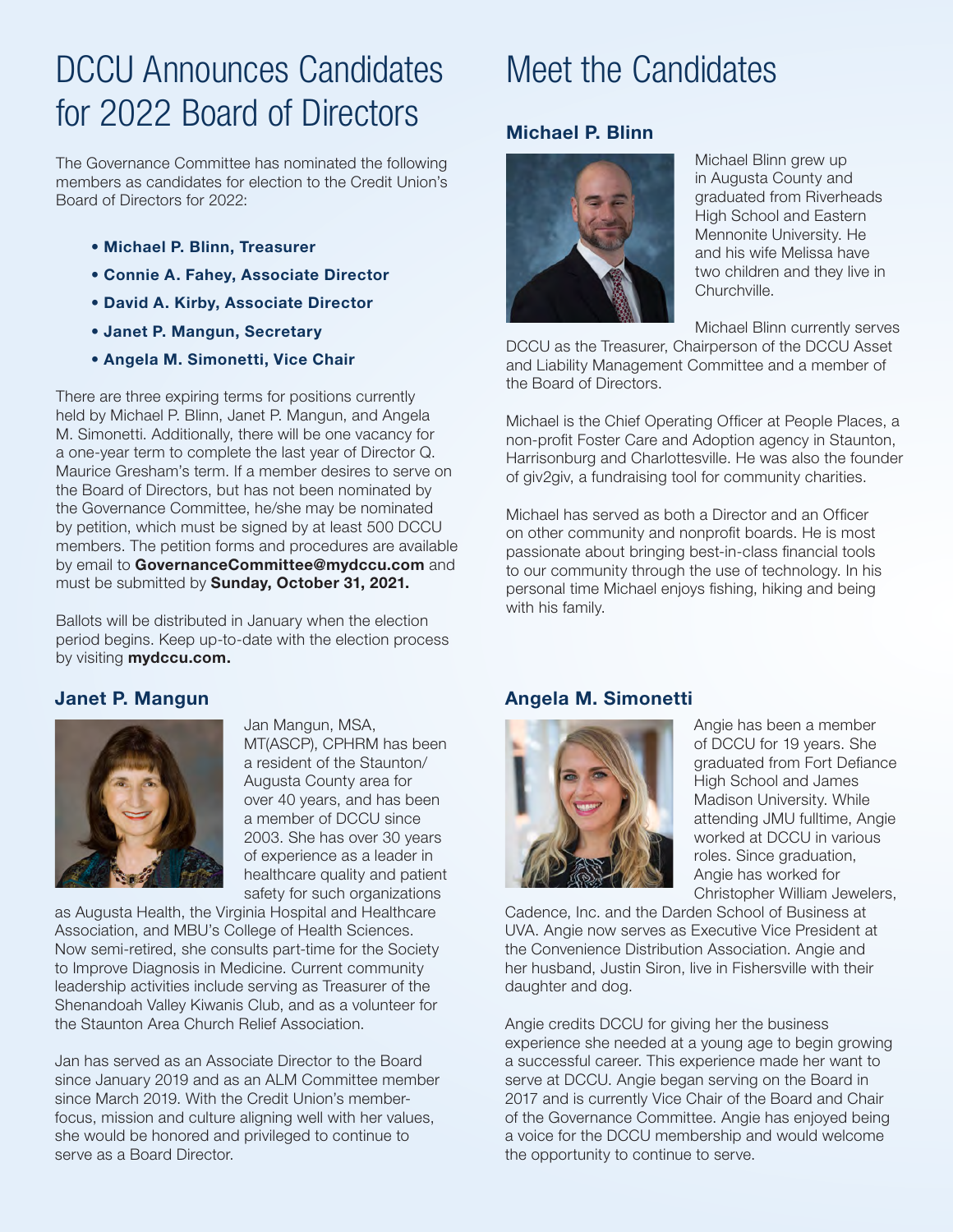#### Connie A. Fahey



Connie Fahey is employed by the Department of Veterans Affairs (Staunton Clinic) as the Administrative Manager. She received her BA in Health Care Administration from Mary Baldwin College and Masters of Science in Nursing from Eastern Mennonite University. She

served as Adjunct Faculty at EMU, teaching research and evidence-based practice in the RN to BSN Program, and as the Government Relations Chair for the Augusta Chapter of the Virginia Nurses Association. She volunteered for the Augusta Regional Free Clinic and was a foster parent.

In 2016, she received the Salem VA Medical Center Nursing Excellence award. In addition, Mrs. Fahey was the principle investigator in a pilot study that was published in the Federal Practitioner in January 2017.

Mrs. Fahey resides in Augusta County and joined DCCU in 2003, and would bring her dedication, education, and experience to serving on DCCU's Board of Directors.

#### David A. Kirby



David is a lifelong resident of the Waynesboro and Augusta County area and has been a member of the credit union since the 1970s. He earned both a BS and MBA from Eastern Mennonite University.

David is a self-employed

building contractor providing a full range of residential building services to the local community since 1986.

He is a 20 year member of the Rotary Club of Staunton-Augusta County, a previous board member of Renewing Homes Greater Augusta, and currently serves on the Augusta County Recycling committee and the Board of building appeals.

David's business experience and education along with local non-profit involvement give him a solid background to serve the Credit Union members. He believes in servant leadership as an effective means of increasing organizational capacity. David values volunteer service as a way to enrich his life and others.

David and his wife Amanda reside in Augusta County.

# Protect Yourself from Phishing Scams

Be on the lookout for these warning signs:

- 1. DCCU will never send a text message with a clickable link.
- 2. Never share sensitive information such as user names, passwords, or account numbers.
- 3. If the communication looks suspicious, verify with the sender through a different medium.
- 4. Watch out for emails or text messages with spelling and grammatical errors.
- 5. Beware of unsolicited messages that urge you to take immediate action.

DCCU will never ask you to verify any personal information via email or text message. If you receive a suspicious message, contact us immediately. Learn more about phishing and view other fraud prevention tips at https://www.mydccu.com/learn/fraud-prevention.